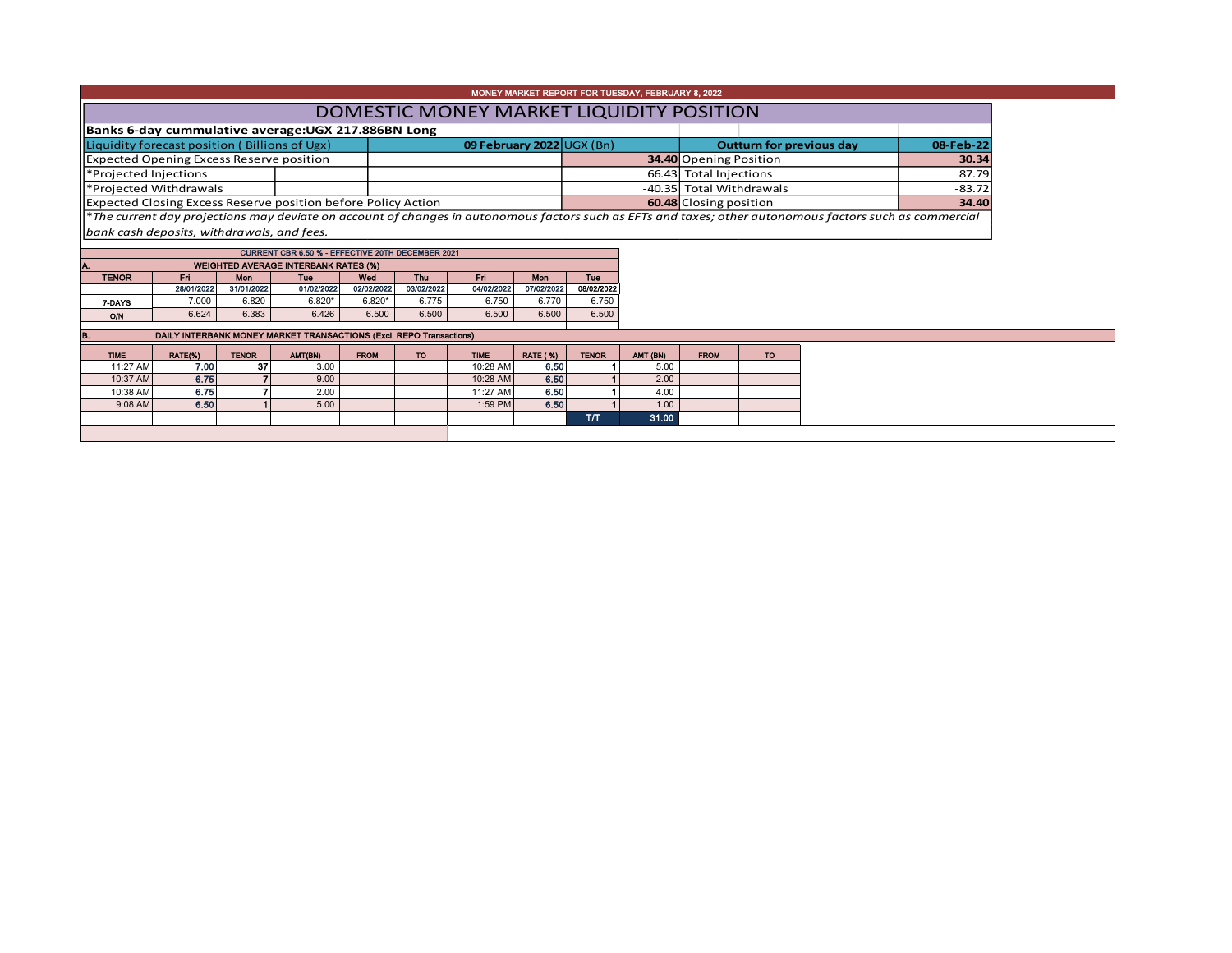| C.                                                                                              | CBR AND THE 7- DAY WAR INTERBANK RATES                          |                          |                                                                                            |                          |                          |                                          |                          |                                        |                          |                          |                          |              |            |  |  |
|-------------------------------------------------------------------------------------------------|-----------------------------------------------------------------|--------------------------|--------------------------------------------------------------------------------------------|--------------------------|--------------------------|------------------------------------------|--------------------------|----------------------------------------|--------------------------|--------------------------|--------------------------|--------------|------------|--|--|
| 9.500<br>9.000<br>8.500<br>8.000<br>7.500<br>7.000<br>6.500<br>6.000<br>5.500<br>5.000<br>4.500 |                                                                 |                          |                                                                                            |                          |                          |                                          |                          |                                        |                          |                          |                          |              |            |  |  |
| 4.000                                                                                           | 27/01/2022<br>28/01/2022                                        |                          | 31/01/2022                                                                                 |                          | 01/02/2022               |                                          |                          |                                        | 03/02/2022               | 04/02/2022               |                          | 07/02/2022   | 08/02/2022 |  |  |
|                                                                                                 | • Overnight WAR -7-day WAR - CBR rate -Upper bound -Lower bound |                          |                                                                                            |                          |                          |                                          |                          |                                        |                          |                          |                          |              |            |  |  |
| D.                                                                                              |                                                                 |                          | MONETARY POLICY OPERATIONS MATURITIES PROFILE: (10-FEB- 2022 TO 18-AUG- 2022)              |                          |                          |                                          |                          |                                        |                          |                          |                          |              |            |  |  |
| <b>DATE</b>                                                                                     | <b>THUR</b><br>10-Feb-22                                        | 17-Feb-22                | <b>THUR</b><br>24-Feb-22                                                                   | <b>THUR</b><br>03-Mar-22 | <b>THUR</b><br>10-Mar-22 | <b>THUR</b><br>17-Mar-22                 | <b>THUR</b><br>31-Mar-22 | <b>THUR</b><br>14-Apr-22               | <b>THUR</b><br>28-Apr-22 | <b>THUR</b><br>04-Aug-22 | <b>THUR</b><br>18-Aug-22 | <b>TOTAL</b> |            |  |  |
| <b>REPO</b>                                                                                     | 942.16                                                          | $\sim$                   | $\sim$                                                                                     | $\sim$                   | $\sim$                   | $\sim$                                   | $\sim$                   |                                        | $\sim$                   |                          |                          | 942.16       |            |  |  |
| <b>REV REPO</b>                                                                                 |                                                                 | $\overline{\phantom{a}}$ |                                                                                            |                          |                          | $\sim$                                   | $\sim$                   | $\sim$                                 | $\sim$                   |                          |                          |              |            |  |  |
| <b>BOU BILL/DEPO A</b>                                                                          | 20.00                                                           | 43.00                    | 10.00                                                                                      | 2.30                     | 5.60                     | 24.00                                    | 35.09                    | 70.00                                  | 57.25                    | 33.00                    | 26.60                    | 326.84       |            |  |  |
| <b>TOTALS</b>                                                                                   | 962.16                                                          | 43.00                    | 10.00                                                                                      | 2.30                     | 5.60                     | 24.00                                    | 35.09                    | 70.00                                  | 57.25                    | 33.00                    | 26.60                    | 1,269.00     |            |  |  |
|                                                                                                 |                                                                 |                          | Total O/S Deposit Auction & BOU Bill balances held by BOU up to 18 AUGUST 2022: UGX 327 BN |                          |                          |                                          |                          |                                        |                          |                          |                          |              |            |  |  |
|                                                                                                 |                                                                 |                          | Total O/S Repo, Reverse Repo, BOU Bill balances held by BOU: UGX 1,269 BN                  |                          |                          |                                          |                          |                                        |                          |                          |                          |              |            |  |  |
| (EI) STOCK OF TREASURY SECURITIES                                                               |                                                                 |                          |                                                                                            |                          | Eii)                     | <b>MONETARY POLICY MARKET OPERATIONS</b> |                          |                                        |                          |                          |                          |              |            |  |  |
|                                                                                                 | LAST TBIILS ISSUE DATE: 20-JANUARY-2022                         |                          |                                                                                            |                          |                          |                                          |                          | (VERTICAL REPOS, REV-REPOS & BOU BILL) |                          |                          |                          |              |            |  |  |
| On-the-run O/S T-BILL STOCKs (Bns-UGX)                                                          |                                                                 |                          | 6.304.97                                                                                   | 09/02/2022               | OMO                      | <b>ISSUE DATE</b>                        | <b>AMOUNT</b>            | <b>WAR</b>                             | <b>RANGE</b>             | <b>TENOR</b>             |                          |              |            |  |  |
| On-the-run O/S T-BONDSTOCKs(Bns-UGX)                                                            |                                                                 |                          | 22,577.48                                                                                  |                          | 09/02/2022 REVREPO       | 11-Jan                                   | 185.00                   | 6.500                                  |                          |                          |                          |              |            |  |  |
| TOTAL TBILL & TBOND STOCK- UGX                                                                  |                                                                 |                          | 28,882.45                                                                                  |                          | <b>REPO</b>              | 14-Jan                                   | 242.00                   | 6.500                                  |                          |                          |                          |              |            |  |  |
| O/S=Outstanding                                                                                 |                                                                 |                          |                                                                                            |                          | <b>REPO</b>              | 17-Jan                                   | 232.00                   | 6.500                                  |                          |                          |                          |              |            |  |  |
| <b>MATURITY</b>                                                                                 | <b>TOTAL STOCK</b>                                              | <b>YTM (%)</b>           | <b>CHANGE IN</b>                                                                           |                          | <b>REPO</b>              | $19$ -Jan                                | 268.00                   | 6.500                                  |                          |                          |                          |              |            |  |  |

(BN UGX) AT CUT OFF\* YTM (+/-)<br>
(BN UGX) AT CUT OFF\* YTM (+/-)<br>
109.07 6.398 -0.103 BOU BILL 20-Jan - 23.74 7.143 56 91 109.07 6.398 -0.103 BOU BILL 20-Jan - 23.74 7.143 56 182 441.25 8.062 -0.338 BOU BILL 20-Jan - 29.50 7.398 84 364 5,754.65 9.800 -0.200 REPO 20-Jan - 171.00 6.500 7 2YR 257.11 11.000 1.000 REPO 31-Jan - 690.00 6.500 3 3YR - 12.090 -1.010 REPO 02-Feb - 253.50 6.500 1 5YR 1,119.91 14.390 1.390 BOU BILL 03-Feb - 39.79 6.946 28 <sup>0</sup> 10YR | 10,605.20 | **14.000 | 0.261 | |**BOU BILL | 03-Feb |- 29.68 | **7.103 |** 56 15YR | 8,786.42 | 14.**390 | -1.510 | |**BOU BILL | 03-Feb <sup>|</sup>- 49.17 | **7.353 |** | 84 20YR | 1,808.84 | **15.900 | 0.400 |** |REPO | 03-Feb|- 483.00 | **6.500 |** 7 Cut OFF is the lowest price/ highest yield that satisfies the auction awarded amount.<br>
REPO 07-Feb - 243.00 6.500 6.500 7 07-Feb - 243.00 6.500 3 WAR-Weighted Average Rate